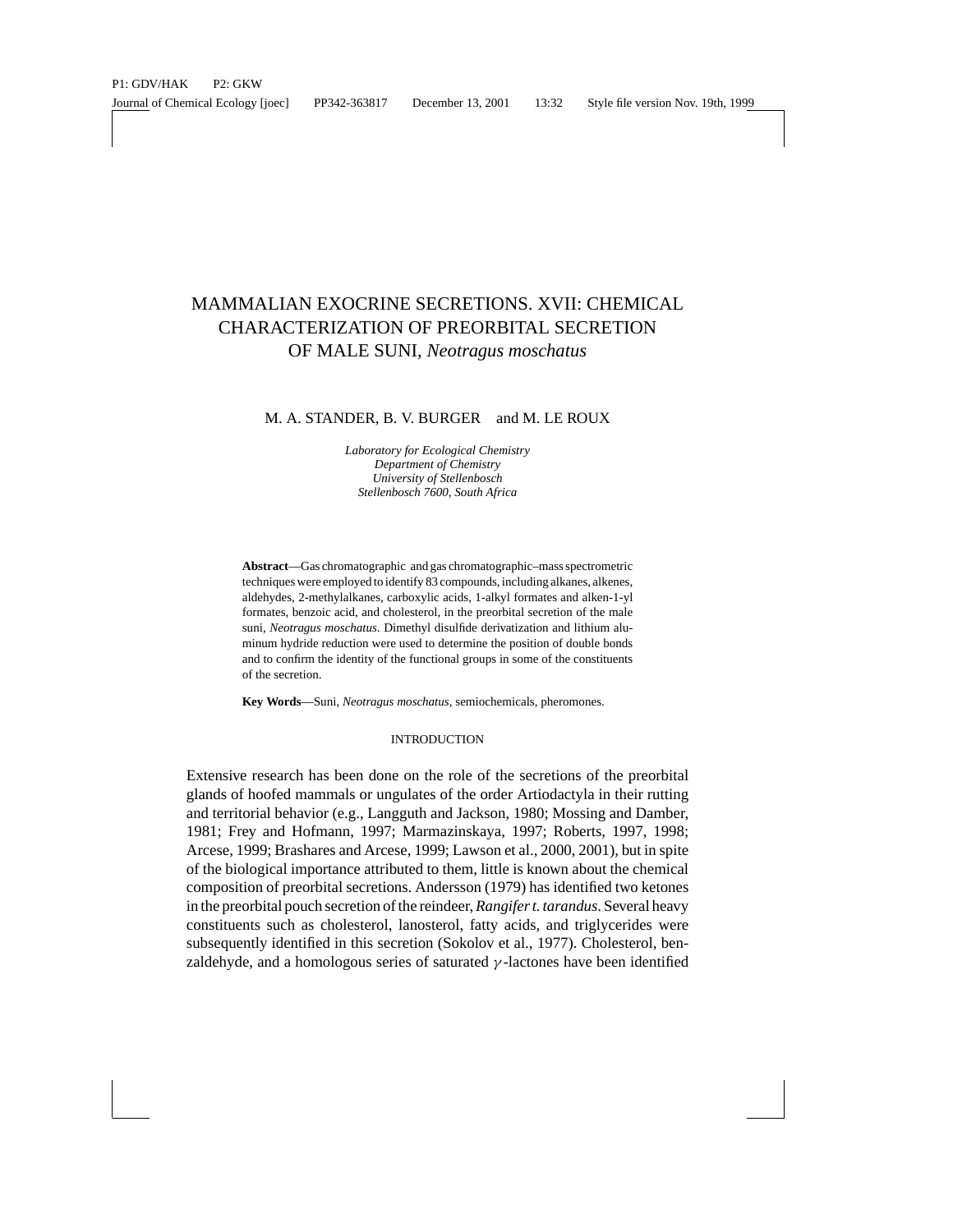in the preorbital secretion of the muskox, *Ovibos moschatus* (Flood et al., 1989). The preorbital secretions of the bontebok, *Damaliscus dorcas dorcas*, and blesbok, *D. d. phillipsi*, contain, among other compounds, some unbranched primary alcohols, a few short-chain saturated and several long-chain saturated and unsaturated unbranched carboxylic acids and aldehydes, three long-chain  $\delta$ -lactones, benzoic acid, 4-hydroxybenzoic acid, 4-hydroxybenzaldehyde, 2-heptanone, piperitone, dimethylsulfone, isopropyl tetradecanoate, isopropyl hexadecanoate, hexadecyl acetate, cholesterol,  $\alpha$ -tocopherol, and squalene (Burger et al., 1999a).

With the exception of the female oribi, *Ourebia ourebi*, which does not produce a preorbital secretion (Mo et al., 1995), and the preorbital secretion of female klipspringer, *Oreotragus oreotragus*, which has not yet been investigated, the males and females of the other members of the subfamily Antilopinae produce qualitatively identical preorbital secretions. In sharp contrast, exploratory gas chromatographic–mass spectrometric (GC-MS) analyses of the preorbital secretions of suni, *Neotragus moschatus*, a dwarf antelope of the tribe Neotragini, revealed prominent qualitative and quantitative differences in the secretions of male and female animals. The suni was, therefore, selected for further study of its preorbital secretions in a continuing investigation of the role of preorbital secretions in the territorial behavior of South African antelope species.

## METHODS AND MATERIALS

*General.* All Pyrex glassware was thoroughly cleaned with water and organic solvents and then heated at  $500^{\circ}$ C in an annealing oven to remove any trace of organic contaminants. Syringes and other apparatus that could not be heated to 500◦C were cleaned with dichloromethane (Merck, Residue Analysis Grade). Preorbital secretions were extracted and the extracts diluted, where necessary, with this solvent.

*Collection and Sample Preparation.* Preorbital gland secretions were collected with a tubular PTFE scoop from male suni kept in pens ( $10 \times 10$  m) at the Tygerberg Zoo, Cape Town, South Africa. The scoop, with an inside diameter of 5 mm, was furnished with a PTFE plunger with which the collected material could be ejected into a 1-ml Reacti-Vial. Samples were taken at different times of the year as needed from six males bred from two unrelated lineages. To avoid the risk of losing animals, males were not trapped in the presence of pregnant females.

The organic constituents were extracted from the mucoid secretion by stirring the collected material with an appropriate quantity of dichloromethane, using a thin (ca.1 mm diam.) glass rod, centrifuging the resulting suspension at 3500 rpm for 15 min, and removing the organic fraction from underneath the supernatant mucoid layer with a 100- $\mu$ l syringe. In a typical sample preparation, 108 mg of secretion was collected from the glands of a male and extracted with  $120 \mu l$  of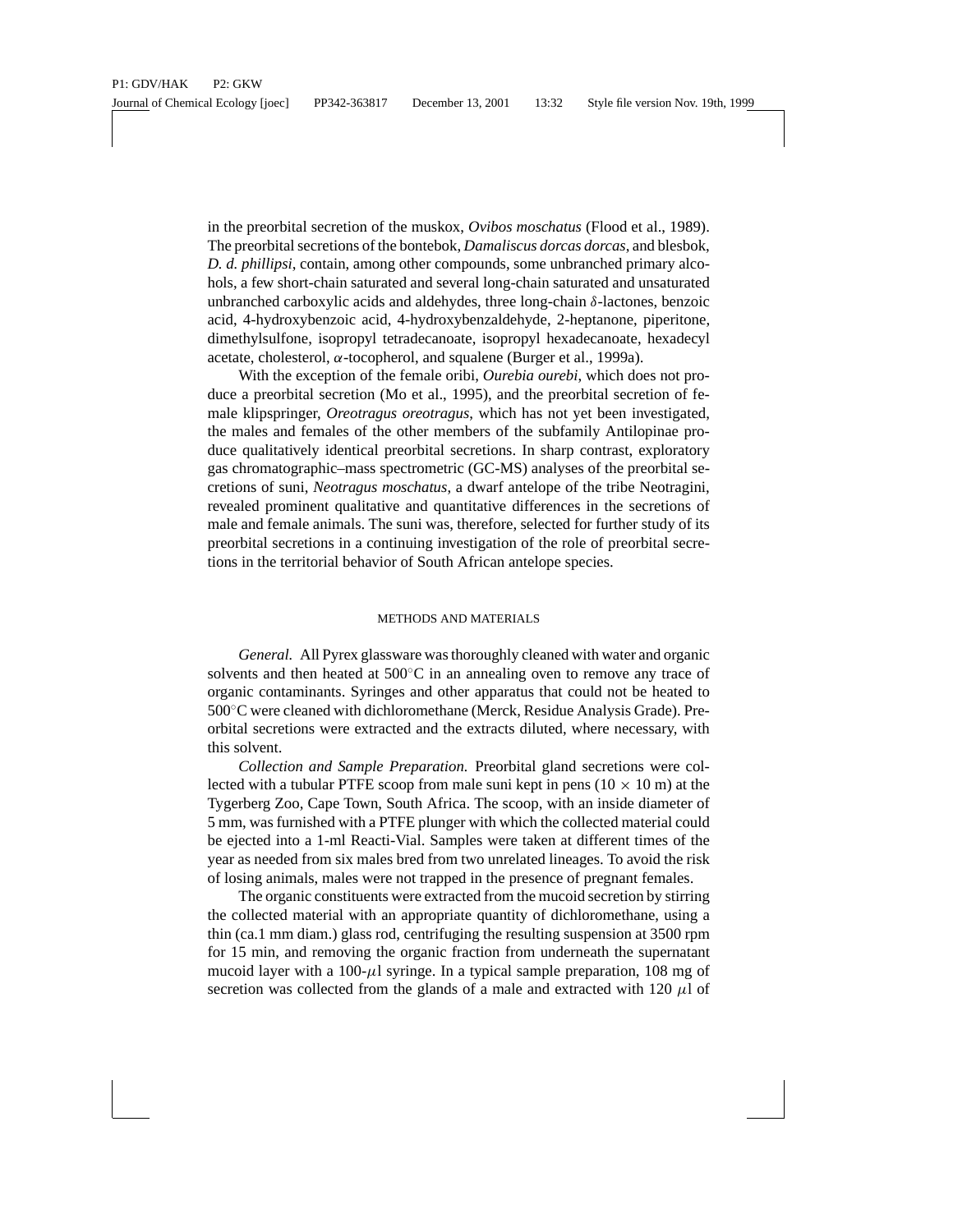dichloromethane to give 97  $\mu$ l of extract. This extract was used without further concentration for quantitative determination of the volatile organic constituents. However, to avoid having to concentrate extracts for GC-MS analysis with the concomitant loss of volatiles, the organic material was mostly extracted with the smallest possible volume of solvent that still gave a separable solvent layer. Extracts were transferred to clean Reacti-Vials and stored at −30◦C until used for analysis.

*Analytical Methods.* Instrumentation for the identification of the volatiles has been described in detail by Burger et al. (1996). GC and GC-MS analyses were done with the following capillary columns: (1)  $40 \text{-m} \times 0.3 \text{-mm}$  glass column coated with PS-089 (polarity equivalent to that of SE-52) at a film thickness of 0.25  $\mu$ m, and (2) 30-m  $\times$  0.25-mm glass column coated with OV-240 at a film thickness of  $0.25 \mu$ m. Helium was employed as carrier gas at a linear velocity of 28.6 cm/sec at 40◦C. Samples were injected at an injector temperature of 220◦C, thermally focused on the column at  $30^{\circ}$ C and analyzed using a temperature program of 2◦C/min from 40◦C to 270◦C and holding the temperature at 270◦C for 80 min. The flame ionization detector was operated at 280◦C. Quantitative GC analyses were done with the same instrument and the PS-089 column, and data acquisition with Borwin Intuitive Chromatography Software (JMBS Developments, 38600 Fontaine, France) using hexadecanoic acid as external standard.

Low-resolution electron impact mass spectra (EI-MS) were obtained at 70 eV on a Carlo Erba QMD 1000 GC-MS instrument by using the columns and temperature program specified above. An ion source temperature of 100◦C was used. Chemical ionization mass spectra, with methane as reactant gas  $\text{[CI(CH4)]}$ -MS], were obtained on an AMD 604 double-focusing mass spectrometer at a resolution of 1000 and a mass range of 100–500 atomic mass units.

*Dimethyl Disulfide Derivatization.* DMDS derivatization was carried out according to the method of Vincenti et al. (1987). A dichloromethane extract (18  $\mu$ I) of the secretion was concentrated in a 1-ml Reacti-Vial with a slow stream of purified (activated charcoal) nitrogen. Residual dichloromethane was removed by the addition and slow evaporation of carbon disulfide 50  $\mu$ l. This process was repeated three times. The residual material was dissolved in 50  $\mu$ l carbon disulfide, and 5  $\mu$ l of an iodine solution (60 mg iodine in 1 ml diethylether) as well as 50  $\mu$ l dimethyl disulfide were added. The screw-capped vial was sealed using a PTFE-lined septum and left in the oven of a gas chromatograph at  $60^{\circ}$ C for 40 hr. The reaction was quenched with an aqueous solution of sodium thiosulfate (5%), and the DMDS derivatives were isolated by centrifuging the reaction mixture for a few minutes at 2000 rpm. The organic layer was transferred to a clean Reacti-Vial with a 100- $\mu$ l syringe and concentrated to 5  $\mu$ l for GC-MS analysis.

*Lithium Aluminium Hydride Reduction.* The organic constituents of the secretion were subjected to lithium aluminum hydride reduction to confirm the presence of reducible functional groups. A  $7-\mu$ l aliquot of the extract was evaporated to dryness in a stream of nitrogen. The residual material was redissolved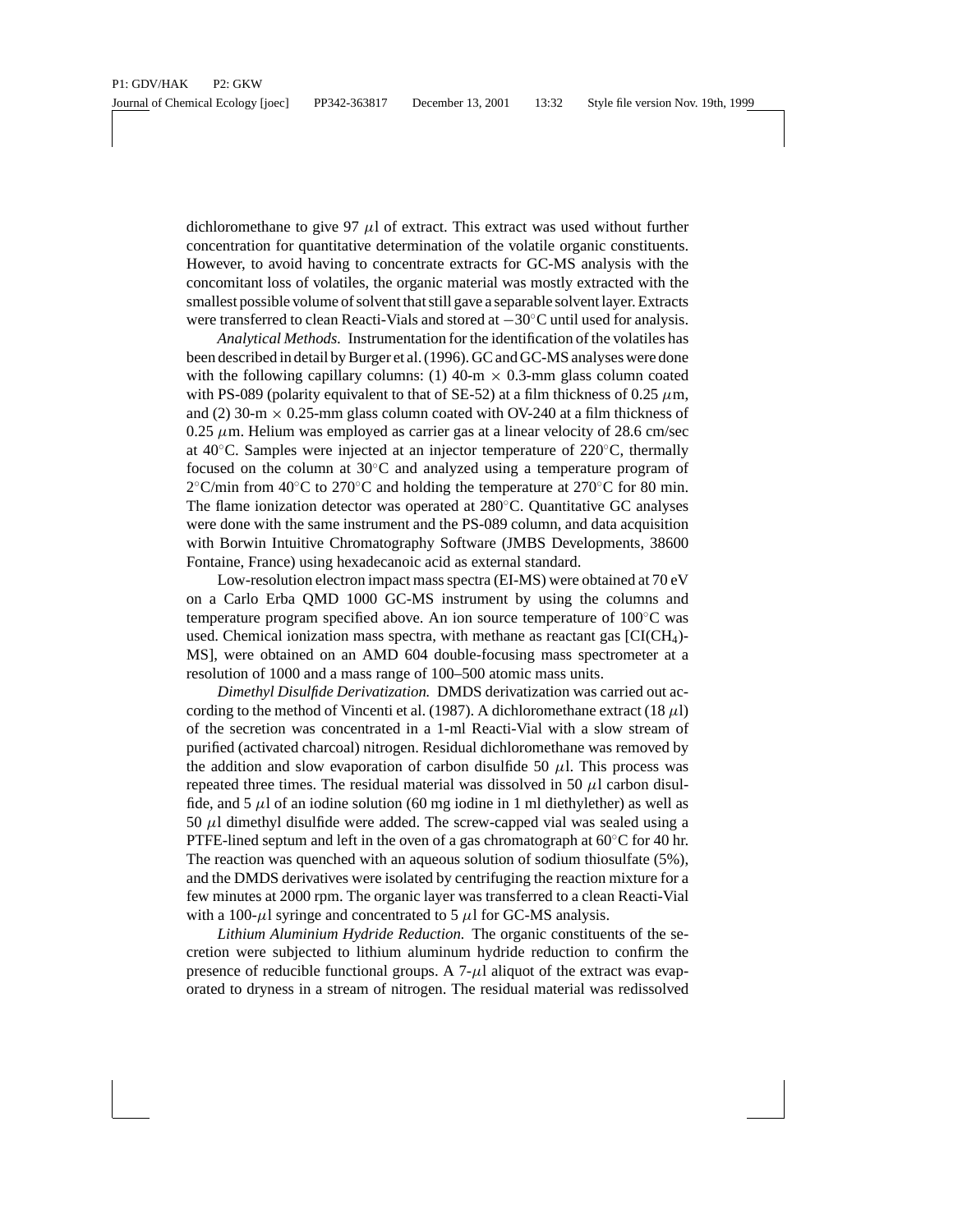twice in diethyl ether, evaporated to eliminate traces of dichloromethane, and then dissolved in diethyl ether (30  $\mu$ l) and treated with a saturated solution of LiAlH<sub>4</sub> in ether (20  $\mu$ l). The Reacti-Vial was closed using a PTFE-lined septum and heated for 5 min at 40◦C, after which the reaction mixture was cooled and treated with cold water (30  $\mu$ l), centrifuged, the organic layer transferred to a clean Reacti-Vial, and the resulting solution concentrated for GC-MS analysis.

*Reference Compounds.* Some of the compounds identified in the preorbital secretion of the male suni were available from previous research projects in this series, while others were obtained commercially. Unsaturated alcohols were purchased from Pherobank (Wageningen, The Netherlands). The following compounds were synthesized.

*2-Methylicosane.* A mixture of 1-bromohexadecane (2.78 g, 0.01 mol), 1-bromo-3-methylbutane (1.51 g, 0.01 mol), and sodium (0.92 g, 0.04 mol) was refluxed under argon until the Wurtz condensation started. The reaction went to completion within 3 hr. The unreacted sodium was destroyed with ethanol, whereafter water (5 ml) was added to the reaction mixture and the organic material extracted with hexane. According to GC-MS analysis, the extract contained 2,7 dimethyloctane (26%), 1-hexadecene (49%), 1-hexadecanol (6%), 2-methylicosane (18%), and dotriacontane (1%). EI-MS of 2-methylicosane: *m*/*z* 43 (85), 57 (100), 71 (66), 85 (45), 99 (18), 113 (8), 127 (6), 141 (5), 155 (4), and 253 (4%).

*1-Alkyl Formates.* A mixture of the primary alcohols, 1-butanol, 1-pentanol, 1-hexanol, 1-heptanol, 1-octanol, 1-nonanol, 1-decanol,1-undecanol, 1-dodecanol, 1-tetradecanol, 1-hexadecanol, 1-octadecanol, 1-icosanol, 1-docosanol (15 mg each), and formic acid (420  $\mu$ l) was heated overnight at 80°C and the products extracted with hexane for comparison with the constituents of the secretion.

*Alken-1-yl Formates.* A mixture of (*Z*)- and (*E*)-6-tridecen-1-yl formate, (*Z*) and (*E*)-8-tetradecen-1-yl formate, and (*Z*)- and (*E*)-8-hexadecen-1-yl formate was prepared by heating the corresponding alkenols with formic acid and extracting the products from the reaction mixture as described above for the preparation of the saturated formates.

## RESULTS AND DISCUSSION

The preorbital secretions of male and female suni differ both qualitatively and quantitatively, although they do contain a few constituents that are common to both. Male glands appear to be more productive than those of females, and the male secretion is also more complex. A series of related compounds forming the bulk of the female secretion could not be identified despite the availability of extensive 600-MHz NMR, HR-MS, and other physical data. Therefore, only the male secretion will be discussed here.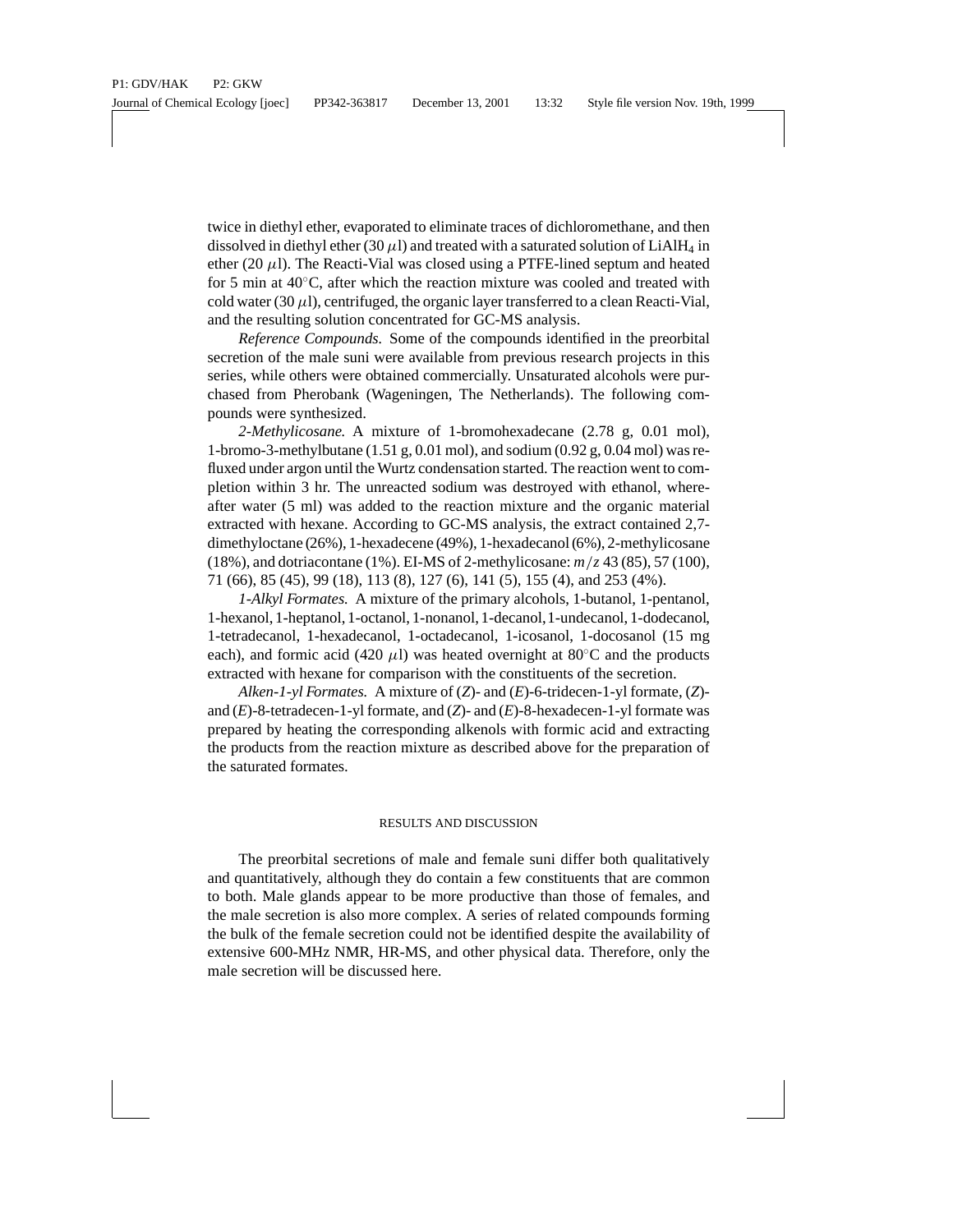

FIG. 1. Total ion chromatogram of an extract of the preorbital secretion of male suni, *Neotragus moschatus*. Glass capillary column coated with a 0.25- $\mu$ m film of the apolar stationary phase PS-089, programmed at 2°C/min from 40°C to 270°C (hold).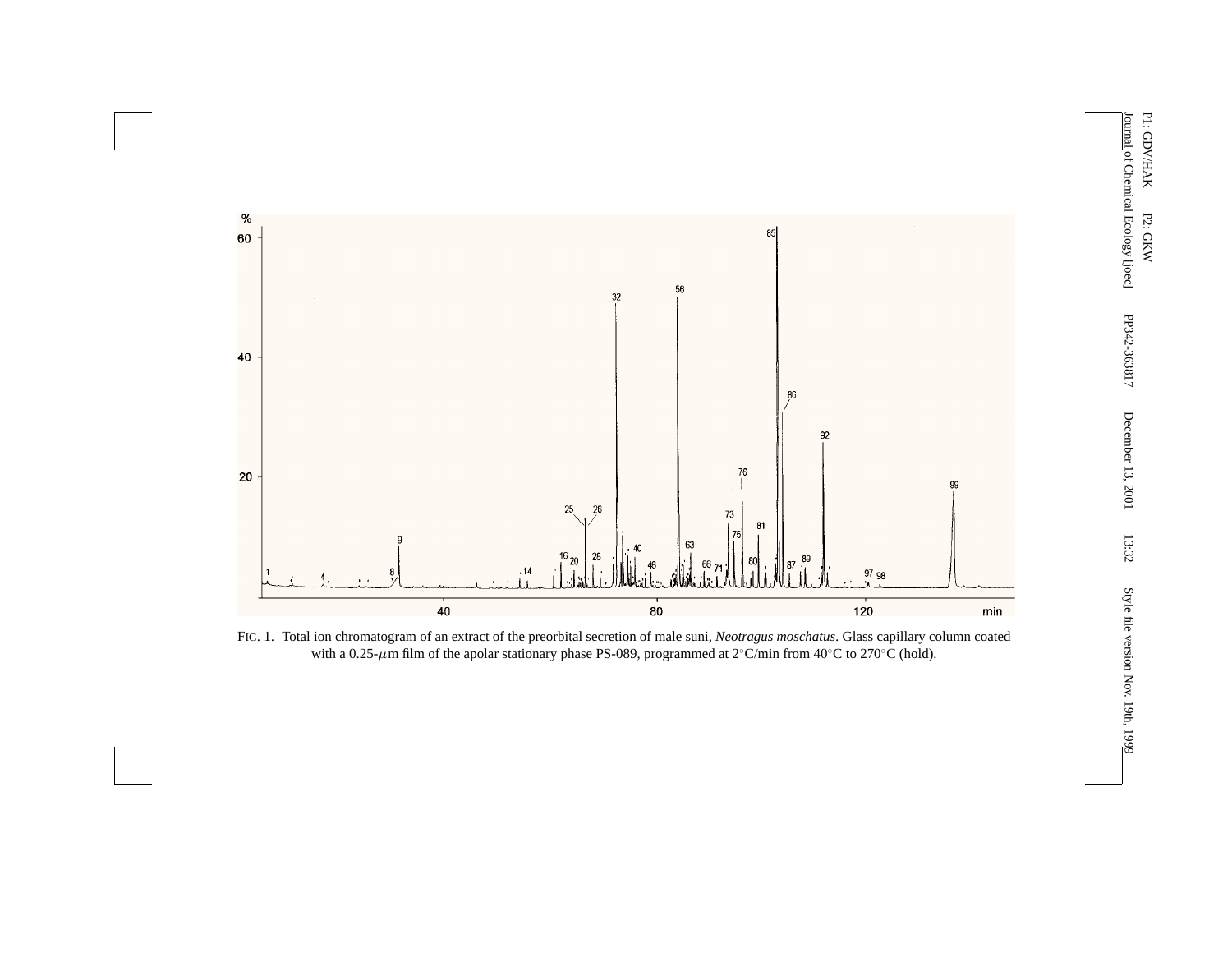A typical total ion chromatogram of the male secretion is shown in Figure 1. At the level of sensitivity at which the qualitative analyses were done, secretions from individual males were identical. Constituents from the male were tentatively identified by comparison of their mass spectra with mass spectral data in the NBS and Wiley mass spectral libraries. The identification of many compounds could be confirmed by coinjection of commercially available reference compounds or synthesized material. The molecular mass of some of the compounds and, therefore, their chain lengths were confirmed by  $CI(CH_4)$ -MS data.

There are two homologous series of alkanes present in the secretion. The first consists of long-chain, unbranched alkanes, the structures of which could easily be confirmed by GC coelution with reference compounds, and the second series contains saturated hydrocarbons with the typical EI mass spectra of isoalkanes. 2-Methylicosane was synthesized as a model compound to confirm interpretation of the mass spectral data. A series of unbranched, long-chain fatty acids, compounds that appear to be almost ubiquitous in the exocrine secretions of various antelope species, were also found in this secretion. These and the other compounds identified in the secretion are listed in Table 1.

Dimethyl disulfide derivatization and GC-MS analysis of the DMDS derivatives were used to determine the presence and position of double bonds in the unsaturated constituents of the secretion (Vincenti et al., 1987). The interpretation of the mass spectra of the DMDS derivatives was discussed in detail previously (Burger et al., 1996). Due to the complexity of the male secretion and extensive coelution of its constituents, almost none of the peaks in the chromatogram in Figure 1 represent pure compounds. With the exception of a few alkenyl formates identified using the PS-089 column, it was impossible to correlate the unsaturated constituents with their DMDS derivatives using the apolar PS-089 column. However, an OV-240 capillary column gave better separation of the large number of alkenes, saturated and unsaturated formic acid esters, and DMDS derivatives of the unsaturated compounds than the PS-089 column. The unsaturated compounds are listed in Table 1 in the order in which they eluted from the OV-240 column. Although these compounds do not necessarily elute in the same order from the less polar PS-089 column, the numbers are used in Figure 1 to indicate approximately where the different homologous groups of unsaturated compounds elute in the total ion chromatogram. In a few cases, DMDS derivatization showed both the *E* and *Z* isomers of the unsaturated alkenes and formates present in the secretion. It was, therefore, possible to assign *E* or *Z* configuration to the double-bond isomers based on the GC elution order of these compounds and their DMDS derivatives. The double-bond configuration of a few of the unsaturated constituents was also determined by GC retention time comparison with authentic samples. The elucidation of the stereochemistry of all unsaturated and chiral constituents of the secretion was not attempted. The stereochemistry of some of the unsaturated and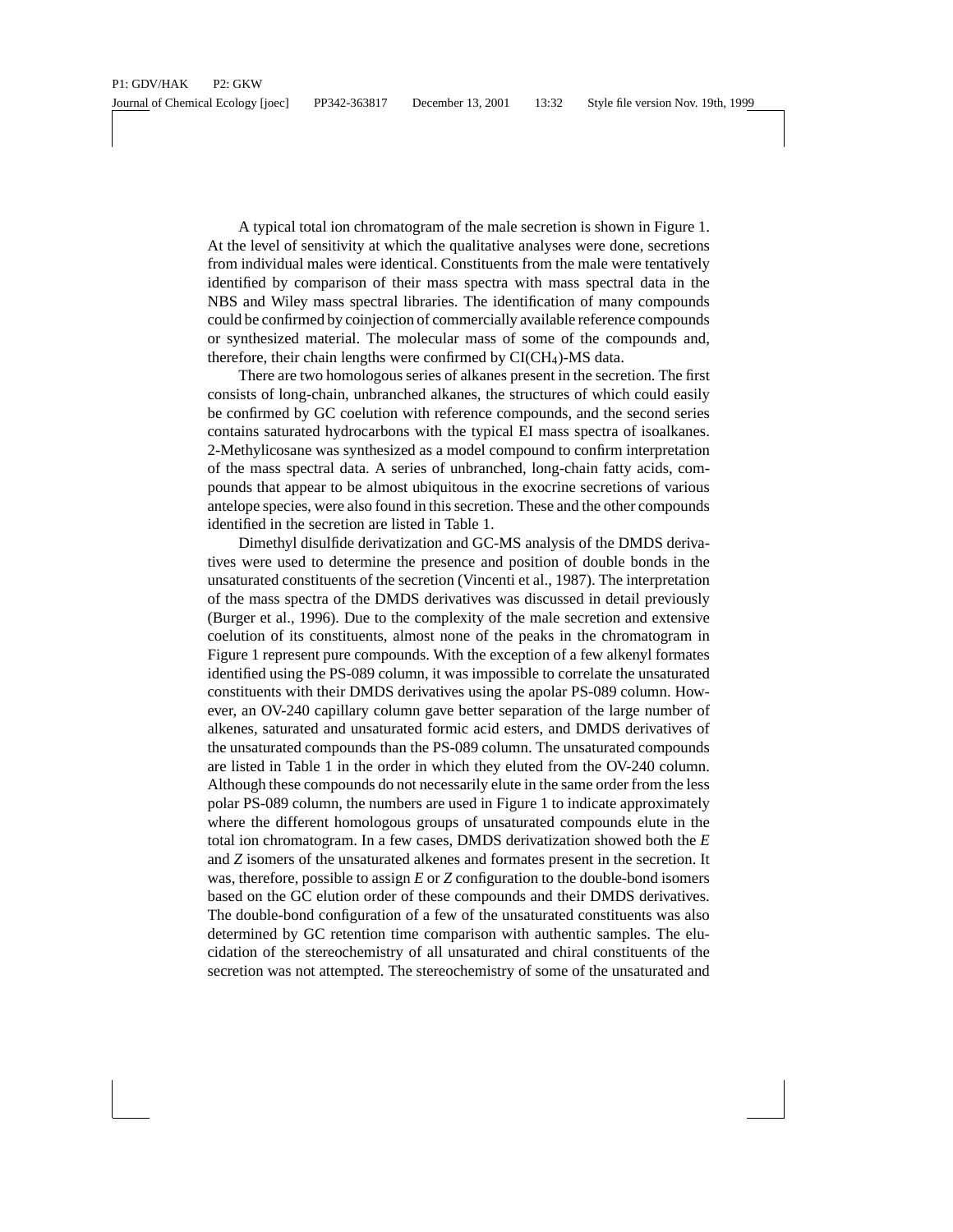| No. in Fig.1<br>(PS-089 column) | Compound (arranged<br>according to compound type) | Analytical<br>method <sup>a</sup> | Quantity<br>$(\mu$ g/animal)<br>46 |  |
|---------------------------------|---------------------------------------------------|-----------------------------------|------------------------------------|--|
| 13                              | Pentadecane                                       | a,b,d                             |                                    |  |
| 25                              | Heptadecane                                       | a,b,d                             | 137                                |  |
| 45                              | Nonadecane                                        | a.b                               | 45                                 |  |
| 65                              | Henicosane                                        | a,b,d                             | 23                                 |  |
| 79                              | Tricosane                                         | a,b,d                             | 23                                 |  |
| 12                              | 2-Methyltetradecane                               | a.d                               | 1                                  |  |
| 20                              | 2-Methylhexadecane                                | a                                 | 76                                 |  |
| 30                              | 2-Methylheptadecane                               | a.d                               | 5                                  |  |
| 40                              | 2-Methyloctadecane                                | a.d                               | 169                                |  |
| 63                              | 2-Methylicosane                                   | a,b,d                             | 208                                |  |
| 71                              | 2-Methylhenicosane                                | a.d                               | 59                                 |  |
| 76                              | 2-Methyldocosane                                  | a,d                               | 300                                |  |
| 82                              | 2-Methyltricosane                                 | $\mathbf{a}$                      | 48                                 |  |
| 87                              | 2-Methyltetracosane                               | a,d                               | 46                                 |  |
| 9                               | Impurity                                          | a                                 |                                    |  |
| 17                              | $(Z)$ -6-Heptadecene                              | a,e,g                             | 7                                  |  |
| 18                              | 5-Heptadecene                                     | a,e,g                             | 6                                  |  |
| 19                              | $(Z)$ -4-Heptadecene                              | a,e,g                             | 15                                 |  |
| 21                              | 7-Heptadecene                                     | a,e,g                             | 9                                  |  |
| 22                              | $(E)$ -6-Heptadecene                              | a,e,g                             | 16                                 |  |
| 23                              | $(E)$ -4-Heptadecene                              | a,e,g                             | 13                                 |  |
| 24                              | Unidentified heptadecene                          | a,h                               | 21                                 |  |
| 35                              | $(Z)$ -7-Nonadecene                               | a,e,g                             | 16                                 |  |
| 36                              | 6-Nonadecene                                      | a,e,g                             | 133                                |  |
| 37                              | 5-Nonadecene                                      | a,e,g                             | 31                                 |  |
| 38                              | 9-Nonadecene                                      | a,e,g                             | 81                                 |  |
| 39                              | $(E)$ -7-Nonadecene                               | a,e,g                             | 11                                 |  |
| 41                              | 4-Nonadecene                                      | a,e,g                             | 9                                  |  |
| 42                              | Unidentified nonadecene                           | a,h                               | 5                                  |  |
| 43                              | Unidentified nonadecene                           | a.h                               | 11                                 |  |
| 44                              | Unidentified nonadecene                           | a.h                               | 14                                 |  |
| 48                              | 5-Icosene                                         | a,e,g                             | 3                                  |  |
| 49                              | Unidentified icosene                              | a.h                               | 3                                  |  |
| 50                              | Unidentified icosene                              | a,h                               | $\overline{4}$                     |  |
| 58                              | 8-Henicosene                                      | a,e,g                             | 117                                |  |
| 59                              | $(Z)$ -9-Henicosene                               | a,e,g                             | 103                                |  |
| 60                              | 10-Henicosene                                     | a,e,g                             | 31                                 |  |
| 61                              | 7-Henicosene                                      | a,e,g                             | 68                                 |  |
| 62                              | 6-Henicosene                                      | a,e,g                             | 141                                |  |
| 64                              | $(E)$ -9-Henicosene                               | a,e,g                             | 23                                 |  |
| 68                              | 9-Docosene                                        | a,e,g                             | 17                                 |  |
| 69                              | 10-Docosene                                       | a,e,g                             | 14                                 |  |
| 74                              | 9-Tricosene                                       | a,e,g                             | 3                                  |  |
| 77                              | 10-Tricosene                                      | a,e,g                             | 5                                  |  |
| 78                              | 11-Tricosene                                      | a,e,g                             | 5                                  |  |
|                                 |                                                   |                                   |                                    |  |

TABLE 1. COMPOUNDS IDENTIFIED IN PREORBITAL SECRETION OF MALE SUNI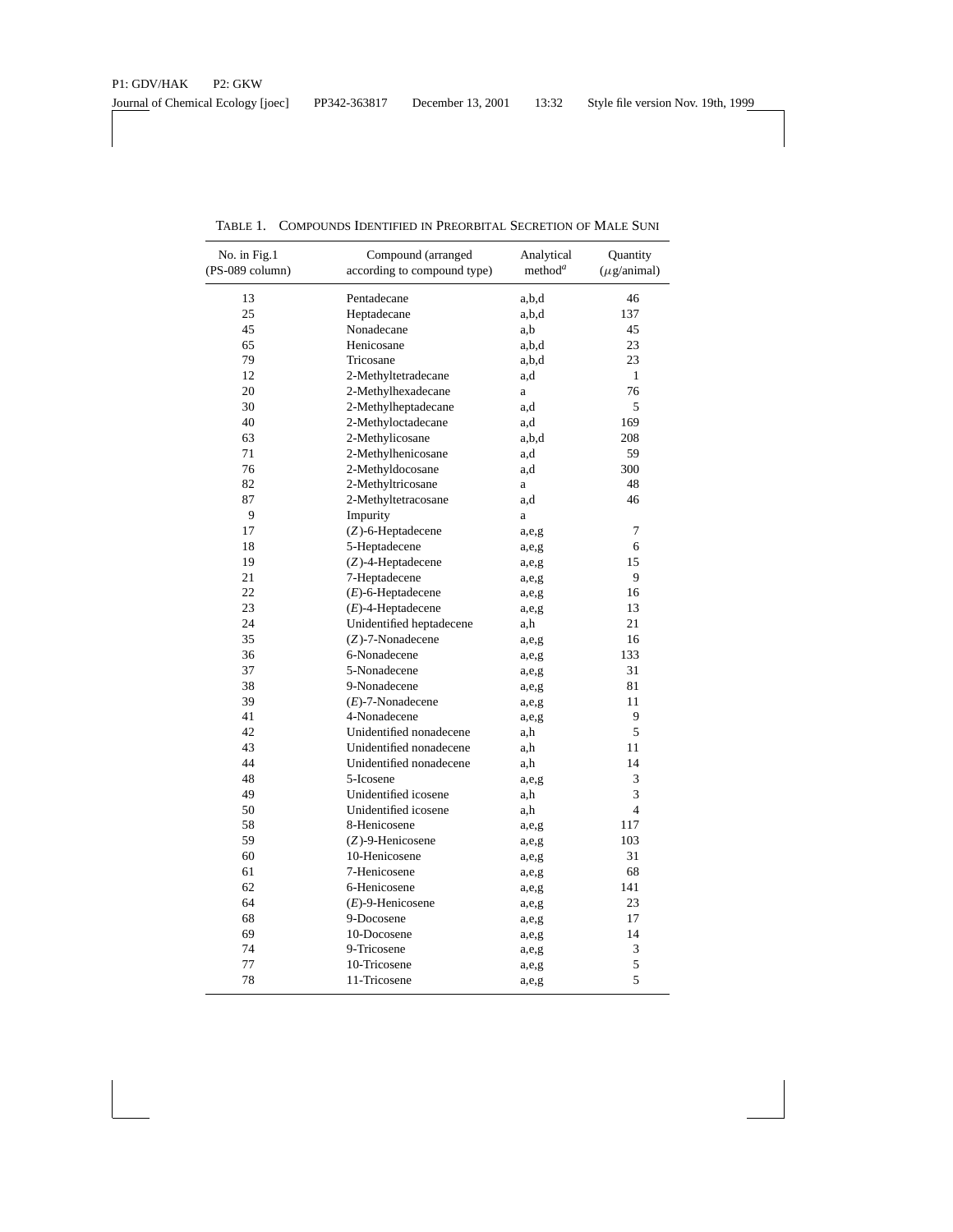| No. in Fig.1<br>(PS-089 column) | Compound (arranged<br>according to compound type) |           | Quantity<br>$(\mu$ g/animal) |  |
|---------------------------------|---------------------------------------------------|-----------|------------------------------|--|
| 1                               | Hexanal                                           | a,b,f     | $\mathbf{2}$                 |  |
| 3                               | Heptanal                                          | a,b,f     | $\overline{2}$               |  |
| 5                               | Octanal                                           | a,b,f     | 0.5                          |  |
| 7                               | Nonanal                                           | a,b,f     | 1                            |  |
| $\overline{2}$                  | Pentanoic acid                                    | a,b,f     | 1                            |  |
| $\overline{4}$                  | Hexanoic acid                                     | a,b,f     | 3                            |  |
| 6                               | Heptanoic acid                                    | a,b,f     | 1                            |  |
| 8                               | Benzoic acid                                      | a,b,f     | 23                           |  |
| 10                              | Octanoic acid                                     | a,b,f     | 1                            |  |
| 51                              | Hexadecanoic acid                                 | a,b,f     | 7                            |  |
| 70                              | Octadecanoic acid                                 | a,b,f     | 26                           |  |
| 11                              | 1-Undecyl formate                                 | a,b,c,d,f | 5                            |  |
| 14                              | 1-Dodecyl formate                                 | a,b,c,d,f | 34                           |  |
| 16                              | 1-Tridecyl formate                                | a,b,c,d,f | 107                          |  |
| 28                              | 1-Tetradecyl formate                              | a,b,c,d,f | 103                          |  |
| 34                              | 1-Pentadecyl formate                              | a,f       | 73                           |  |
| 47                              | 1-Hexadecyl formate                               | a,b,c,f   | 3                            |  |
| 57                              | 1-Heptadecyl formate                              | a,d,f     | 25                           |  |
| 67                              | 1-Octadecyl formate                               | a,b,c,f   | 14                           |  |
| 75                              | 1-Nonadecyl formate                               | a,d,f     | 195                          |  |
| 81                              | 1-Icosyl formate                                  | a,b,c,d,f | 273                          |  |
| 86                              | 1-Henicosyl formate                               | a,d,f     | 762                          |  |
| 89                              | 1-Docosyl formate                                 | a,b,c,d,f | 162                          |  |
| 93                              | 1-Tricosyl formate                                | a,d,f     | 130                          |  |
| 95                              | 1-Tetracosyl formate                              | a,f       | 30                           |  |
| 15                              | (Z)-6-Tridecen-1-yl formate                       | a,c,e,f,g | 57                           |  |
| 26                              | 7-Tetradecen-1-yl formate                         | a,e,f,g   | 42                           |  |
| 27                              | (Z)-8-Tetradecen-1-yl formate                     | a,c,e,f,g | 19                           |  |
| 32                              | 8-Pentadecen-1-yl formate                         | a,d,e,f   | 782                          |  |
| 53                              | 8-Heptadecen-1-yl formate                         | a,e,f,g   | 14                           |  |
| 54                              | 10-Heptadecen-1-yl formate                        | a,d,e,f   | $\overline{4}$               |  |
| 72                              | 10-Nonadecen-1-yl formate                         | a,e,f,g   | 60                           |  |
| 73                              | 12-Nonadecen-1-yl formate                         | a,d,e,f   | 171                          |  |
| 80                              | 13-Icosen-1-yl formate                            | a,e,f,g   | 107                          |  |
| 83                              | 12-Henicosen-1-yl formate                         | a,e,f,g   | 72                           |  |
| 84                              | 16-Henicosen-1-yl formate                         | a,e,f,g   | 206                          |  |
| 85                              | 14-Henicosen-1-yl formate                         | a,d,e,f   | 2319                         |  |
| 88                              | 15-Docosen-1-yl formate                           | a,e,f,g   | 142                          |  |
| 90                              | 14-Tricosen-1-yl formate                          | a,e,f,g   | 53                           |  |
| 91                              | 18-Tricosen-1-yl formate                          | a,e,f,g   | 137                          |  |
| 92                              | 16-Tricosen-1-yl formate                          | a,d,e,f   | 761                          |  |
| 94                              | 17-Tetracosen-1-yl formate                        | a,e,f,g   | 27                           |  |
| 96                              | 16-Pentacosen-1-yl formate                        | a,e,f,g   | 36                           |  |
| 97                              | 18-Pentacosen-1-yl formate                        | a,e,f,g   | 106                          |  |
| 98                              | Unidentified steroid                              | a.b.f     | $\overline{2}$               |  |

TABLE 1. CONTINUED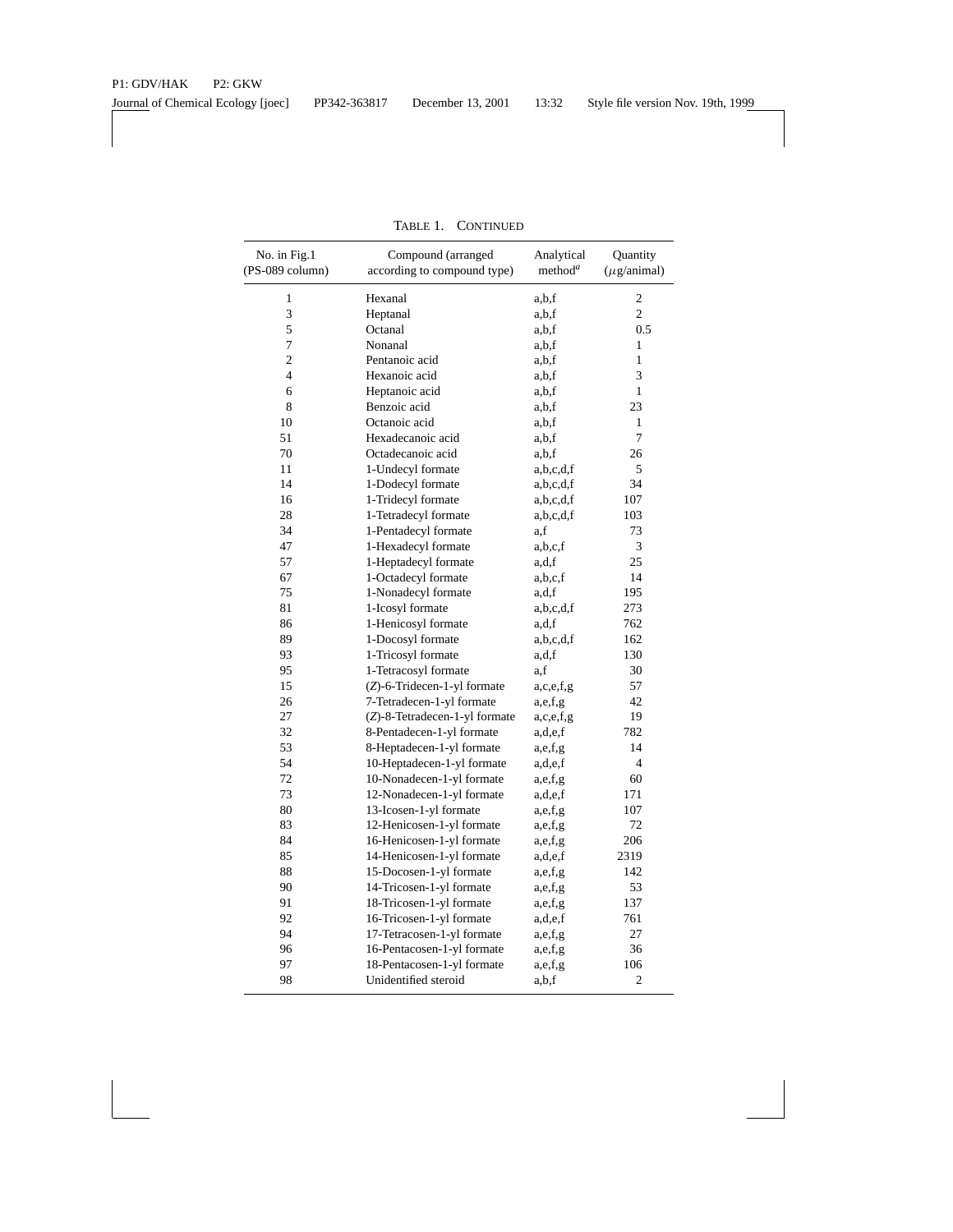| No. in Fig.1<br>$(PS-089 \text{ column})$ | Compound (arranged<br>according to compound type) | Analytical<br>method <sup><math>a</math></sup> | <b>Quantity</b><br>$(\mu$ g/animal) |
|-------------------------------------------|---------------------------------------------------|------------------------------------------------|-------------------------------------|
| 99                                        | Cholesterol                                       | a.b.f                                          | 1848                                |
| 29                                        | Unidentified                                      |                                                | 149                                 |
| 31                                        | Unidentified                                      |                                                | 96                                  |
| 33                                        | Unidentified                                      |                                                | 197                                 |
| 46                                        | Unidentified                                      |                                                | 69                                  |
| 52                                        | Unidentified                                      |                                                | 124                                 |
| 55                                        | Unidentified                                      |                                                | 3                                   |
| 56                                        | Unidentified                                      |                                                | 862                                 |
| 66                                        | Unidentified                                      |                                                | 46                                  |

TABLE 1. CONTINUED

*<sup>a</sup>* a: Low-resolution GC-MS; b: retention-time comparison using PS-089 column; c: retention-time comparison using OV-240 column; d: CI(CH4)-MS; e: DMDS derivatization; f: reduction with LiAlH<sub>4</sub>; g: unsaturated compounds listed in the order in which they are eluted from the OV-240 column, elution order interchangeable on the PS-089 column within each group of homologs; h: not observed with OV-240 column.

chiral constituents of the exocrine secretions of various South African antelope species will be dealt with in a future publication.

It is often difficult to differentiate between saturated and unsaturated longchain alcohols, formates, and alkenes, especially if they are present in such small quantities that it is difficult to obtain pure spectra from a GC-MS analysis. These spectra often also lack diagnostic ions in the higher mass ranges. Furthermore, the preparative GC isolation of constituents is not feasible if they are present in low concentrations and only a limited quantity of secretion is available. Valuable diagnostic information was, however, obtained by lithium aluminum hydride reduction of the whole extract of the secretion of the male, which left some constituents intact, whereas carbonyl compounds, esters, etc., were reduced to compounds that coeluted with the reduction products of other reducible constituents. Information on the contribution of this experiment to the identification of some of the constituents of the secretion is included in Table 1.

Quantitative extraction of the volatile organic material from the secretion was not possible with small quantities of solvent. The widely varying quantities of secretion collected from individual males furthermore contained considerable proportions of water, as well as heavy material that does not pass through the GC column. It is, therefore, impossible to determine the average quantitative composition of the preorbital secretions of males with even reasonable accuracy. The quantitative results in Table 1 are nevertheless included to give at least an approximate indication of the quantities of most of the compounds present in a relatively large sample of secretion collected from a single male.

The suni is the fifth of several small South African antelope species belonging to the tribe Neotragini of which the chemical composition of the preorbital secretion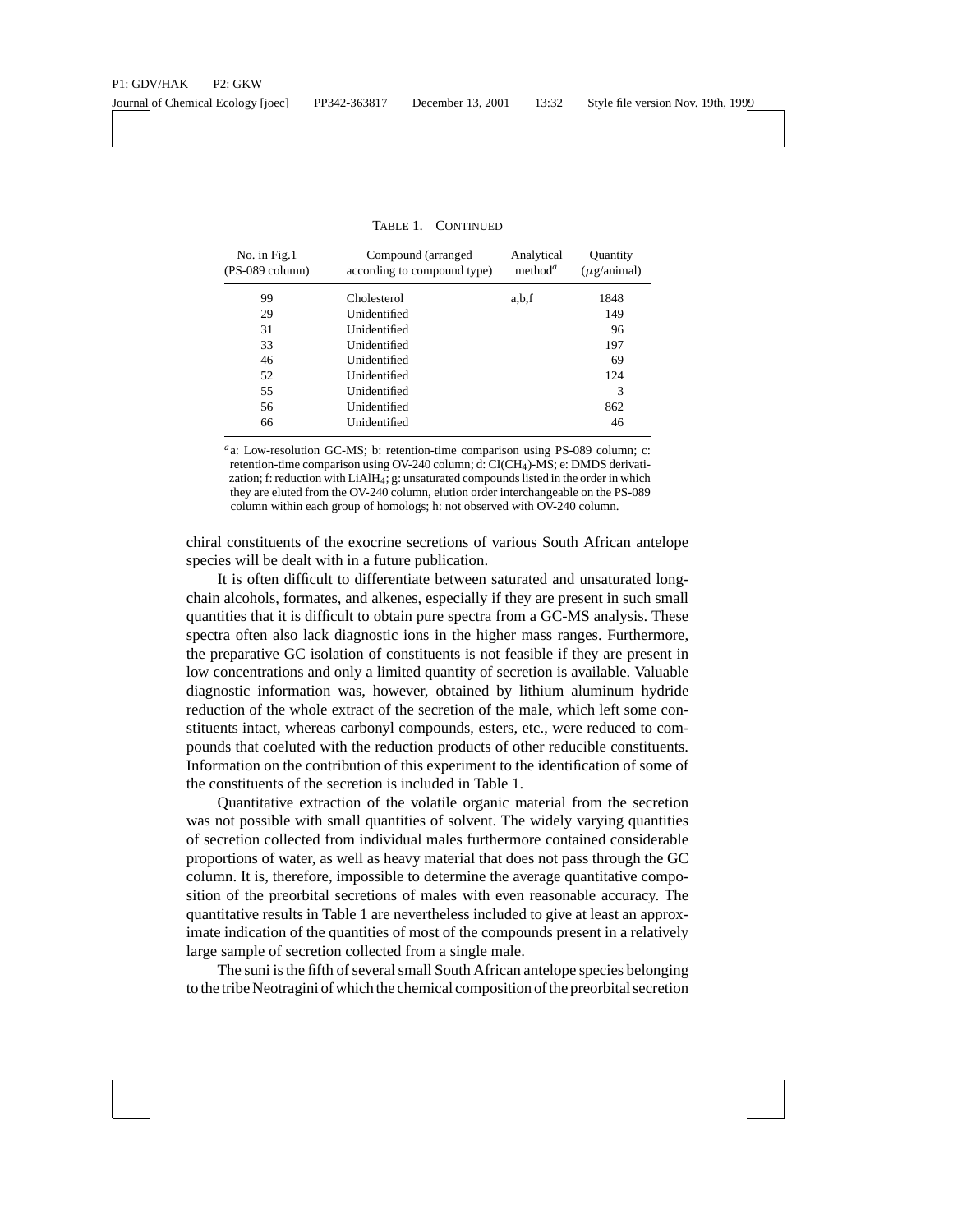|                        | Carbon numbers of compounds and other structural information                                            |                                      |                              |                                             |                                             |
|------------------------|---------------------------------------------------------------------------------------------------------|--------------------------------------|------------------------------|---------------------------------------------|---------------------------------------------|
| Compound types         | Male and female<br>Male and female<br>grysbok, Raphicerus<br>steenbok, $R$ .<br>melanotis<br>campestris |                                      | Male oribi,<br>Ourebia orebi | Male suni,<br><b>Neotragus</b><br>moschatus | Male klipspringer,<br>Oreotragus oreotragus |
| $n$ -Alkanes           |                                                                                                         | $8 - 10,12$                          |                              | 15, 17, 19, 21, 23                          |                                             |
| Isoalkanes             |                                                                                                         |                                      |                              | 15, 17, 18, 19, 21 - 25                     |                                             |
| Alkenes                |                                                                                                         |                                      |                              | $17,19-23$ $(30)^a$                         |                                             |
| Alkan-1-ols            | $11 - 15$                                                                                               | $8 - 16, 20, 23 - 27$                | 9,10                         |                                             |                                             |
| Alken-1-ols            | $12-17, 19, 21, 23$ $(13)^a$                                                                            | $7,10-15(9)^a$                       | $10,12-14$ (4) <sup>a</sup>  |                                             |                                             |
| Alkadien-1-ols         | $13-15,17(4)^a$                                                                                         | $17(1)^{a}$                          | $13-16$ (4) <sup>a</sup>     |                                             |                                             |
| Alkan-1-yl formates    | $11 - 25$                                                                                               | $11 - 13,20 - 28$                    | $8 - 16$                     | $11 - 24$                                   |                                             |
| Alken-1-yl formates    | $13-25$ $(18)^a$                                                                                        | $11-15(6)^a$                         | $9-15(8)^a$                  | $13-15,17,19-25$ $(19)^a$                   |                                             |
| Alkadien-1-yl formates | $14,15,17,19,21(5)^a$                                                                                   |                                      | $12-18$ $(7)^a$              |                                             |                                             |
| Alkan-1-yl acetates    |                                                                                                         | 13, 15, 16                           | $8 - 17$                     |                                             |                                             |
| Alken-1-yl acetates    |                                                                                                         | $13,15,19,21,23,24$ (6) <sup>a</sup> | $10-17$ $(10)^a$             |                                             |                                             |
| Alkadien-1-yl acetates |                                                                                                         |                                      | $13-18(6)^a$                 |                                             |                                             |
| Alkanals               | 12,13                                                                                                   | 6,7,9                                | $9 - 13$                     | $6 - 9$                                     |                                             |
| Alkenals               | $13(1)^a$                                                                                               |                                      | $11-14$ $(4)^a$              |                                             |                                             |
| Alkadienals            |                                                                                                         | $10(2)^{a}$                          | $13-16$ (4) <sup>a</sup>     |                                             |                                             |
| Cycloalkanones         |                                                                                                         | $16 - 21$                            |                              |                                             |                                             |

#### TABLE 2. COMPOUND TYPES IDENTIFIED IN PREORBITAL SECRETIONS OF ANTELOPE OF TRIBE NEOTRAGINI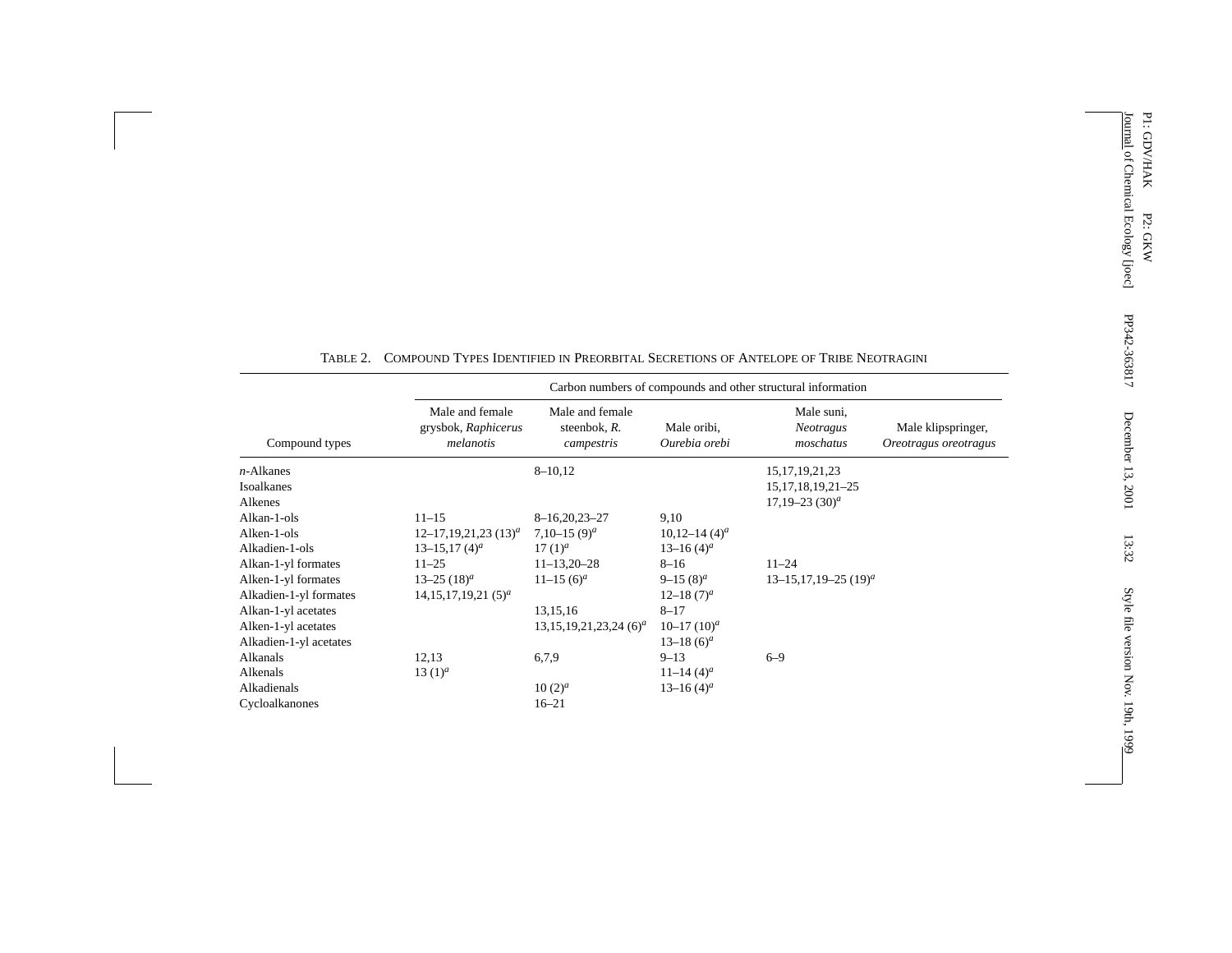| Alkanoic acids<br>Alkenoic acids<br>Alkadienoic acids | $14 - 18,20$                    | 4,8,10,12,14–16,18,20<br>$12-14,16,18(5)^a$<br>$18(1)^{a}$                          | $16 - 18$                                  | $5 - 8, 16, 18$ |                           |
|-------------------------------------------------------|---------------------------------|-------------------------------------------------------------------------------------|--------------------------------------------|-----------------|---------------------------|
| Alkan-4-olides ( $\gamma$ -lactones)                  | $15 - 18,20$                    |                                                                                     |                                            |                 |                           |
| Alkan-5-olides ( $\delta$ -lactones)                  | 16                              |                                                                                     |                                            |                 |                           |
| 1-Hydroxyalk-2-yl acetates                            |                                 | 18,20-22                                                                            |                                            |                 |                           |
| 2-Hydroxyalk-1-yl acetates                            | 18,20                           | 17, 18, 20 - 23                                                                     |                                            |                 |                           |
| 1-Hydroxyalk-2-yl butanoates                          |                                 | 18,20,22                                                                            |                                            |                 |                           |
| 2-Hydroxyalk-1-yl butanoates                          |                                 | 14, 16, 18, 20, 22                                                                  |                                            |                 |                           |
| Miscellaneous                                         | Heptadec-1-yl methyl<br>sulfide | <b>Isopropyl</b><br>tetradecanoate                                                  | $13$ -Methyl- $(Z)$ -8-<br>pentadecen-1-yl | Benzoic acid    | 3-Pentanone               |
|                                                       | Methyl nonadec-1-yl<br>sulfide  | <i>Isopropyl</i><br>hexadecanoate<br>2-Methylbutanoic acid<br>3-Methylbutanoic acid | formate                                    | Cholesterol     | 4-Methyl-2-pentanone      |
|                                                       |                                 | 5-Methyl-3-hexanol                                                                  |                                            |                 | 5-Methyl-3-hexanone       |
|                                                       |                                 | Limonene                                                                            |                                            |                 | 4-Methyl-3-hexanone       |
|                                                       |                                 | Squalene                                                                            |                                            |                 | Ethyl propanoate          |
|                                                       |                                 | Cholesterol                                                                         |                                            |                 | 2-Methylpropyl acetate    |
|                                                       |                                 | $\alpha$ -Tocopherol                                                                |                                            |                 | Ethyl-3-methyl butanoate  |
|                                                       |                                 |                                                                                     |                                            |                 | 2-Methylpropyl propanoate |

*<sup>a</sup>*Total number of double-bond positional and configurational isomers.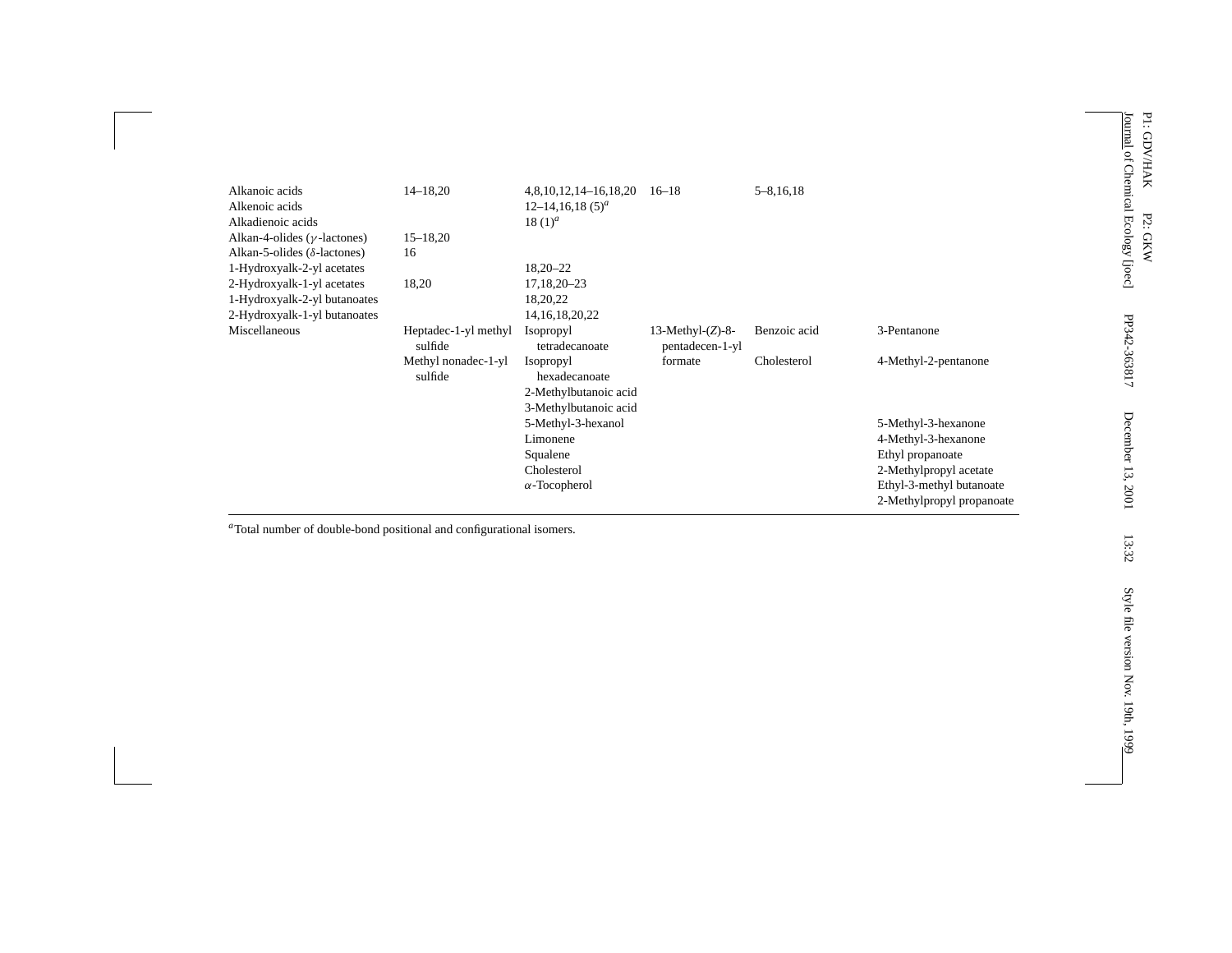has been investigated. Of these antelope, the male klipspringer, *Oreotragus oreotragus*, (Burger et al., 1997) is unique in that the male preorbital secretion contains only eight short-chain, volatile organic compounds: four ketones and four esters. The female preorbital secretion of the klipspringer has so far not been investigated. As mentioned in the introduction, female oribi, *Ourebia orebi* (Mo et al., 1995), do not produce any preorbital secretion, although they possess an external structure that resembles that of the preorbital gland of the male. The preorbital secretions of male and female grysbok, *Raphicerus melanotis*, (Burger et al., 1996) and steenbok, *R. campestris*, (Burger et al., 1999b) have also been reasonably well characterized. Male and female secretions of the two *Raphicerus* species are qualitatively identical. Perhaps the most remarkable feature of members of this tribe is the large number of long-chain saturated and unsaturated formic acid esters present in all secretions investigated so far, with the exception of the klipspringer's preorbital secretion. The results from members of the tribe Neotragini are summarized in Table 2. Due to the large number of double-bond positional and configurational isomers present in some members of this tribe, it is impossible to include all relevant information in Table 2. However, there does not seem to be any indication that the position of double bonds in the unsaturated constituents and their stereochemistry could play a part in the territorial behavior of these animals.

One aspect that merits consideration in future research is the possibility that some constituents of the secretions are not secreted by the preorbital glands but are produced by different strains of the same bacterium or by different bacteria present in the glandular structures of the animals. This is supported by the observation that the secretions are more complex in the members of the tribe that produce secretion only very slowly, whereas the secretion of the male klipspringer, produced at a rate of about 5 mg/min, contains only eight simple compounds. In this case, microbial action probably cannot add to the secretion's complexity before it is deposited as a territorial mark and dries out.

*Acknowledgments*—Support by the University of Stellenbosch and the National Research Foundation, Pretoria, of research reported in this paper is gratefully acknowledged. The authors are indebted to Mr. John Spence, Director of the Tygerberg Zoo, Cape Town, for permission to collect secretions from suni in the zoo.

## **REFERENCES**

ANDERSSON, G. 1979. Volatile ketones from the preorbital gland of reindeer (*Rangifer t. tarandus* L.). *J. Chem. Ecol*. 5:629–634.

ARCESE, P. 1999. Effect of auxiliary males on territory ownership in the oribi and the attributes of multimale groups. *Anim. Behav.* 57:61–71.

BRASHARES, J. S. and ARCESE, P. 1999. Scent marking in a territorial African antelope: I. The maintenance of borders between male oribi. *Anim. Behav.* 57:1–10.